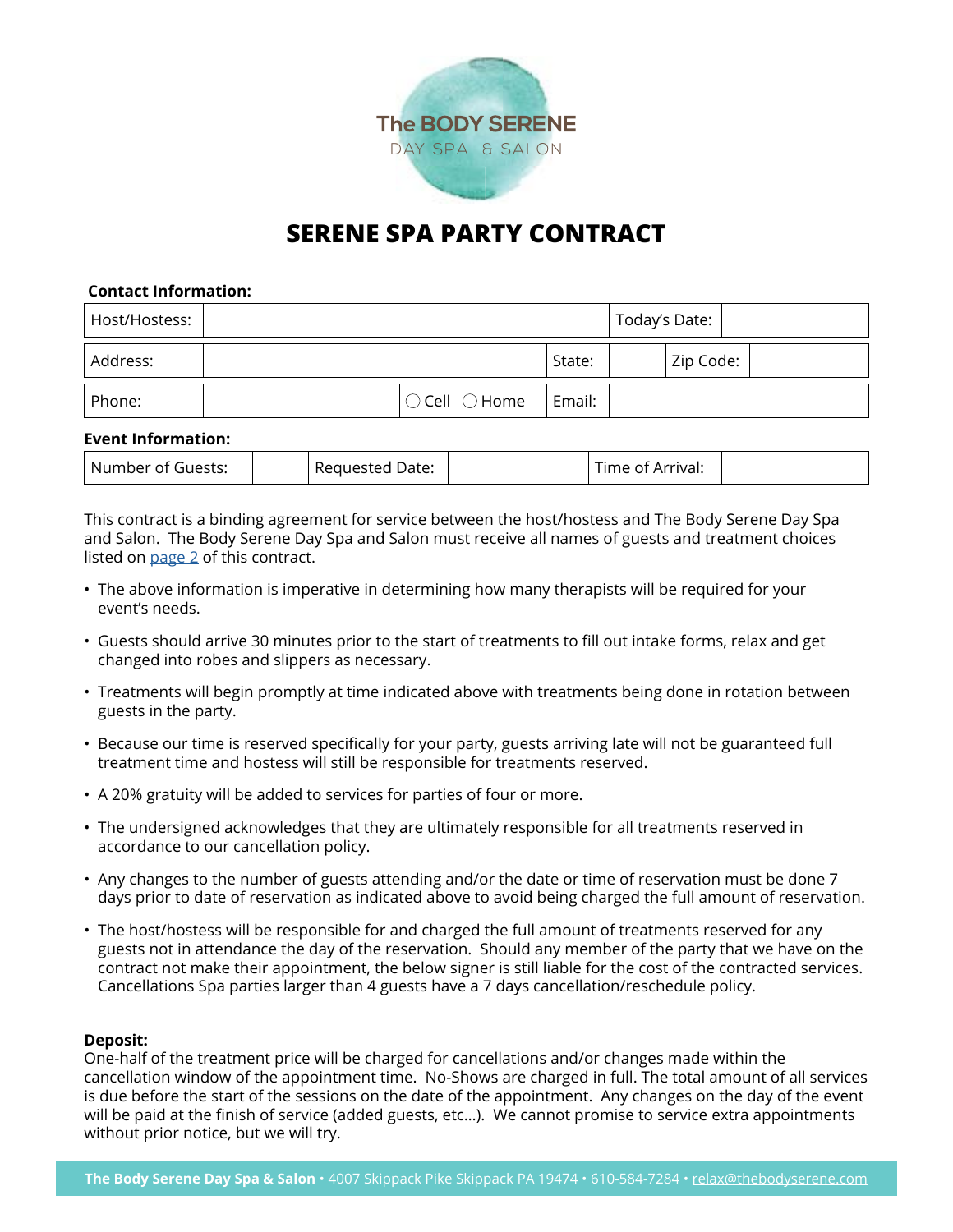# **SERENE SPA PARTY CONTRACT (cont.)**

# <span id="page-1-0"></span>**Guest Information:**

Please list the names of members in the party, (or guest) that you wish to schedule that day. Also indicate their role in the party (Guest of Honor, Hostess, or guest) with their service preference and the time they need to be completed by if a specific order is a concern.

# **Guest 1:**

| Name:    | Role:  |  |
|----------|--------|--|
| Service: | Phone: |  |

## **Guest 2:**

| Name:    | Role:  |  |
|----------|--------|--|
| Service: | Phone: |  |

# **Guest 3:**

| Name:    | Role:  |  |
|----------|--------|--|
| Service: | Phone: |  |

# **Guest 4:**

| Name:    | Role:  |  |
|----------|--------|--|
| Service: | Phone: |  |

# **Guest 5:**

| Name:    | Role:  |  |
|----------|--------|--|
| Service: | Phone: |  |

#### **Guest 6:**

| Name:    | Role:  |  |
|----------|--------|--|
| Service: | Phone: |  |

# **Guest 7:**

| Name:    | Role:  |  |
|----------|--------|--|
| Service: | Phone: |  |

#### **Guest 8:**

| Name:    | Role:  |  |
|----------|--------|--|
| Service: | Phone: |  |

# **Guest 9:**

| Name:    | Role:  |  |
|----------|--------|--|
| Service: | Phone: |  |

# **Guest 10:**

| Name:    | Role:  |  |
|----------|--------|--|
| Service: | Phone: |  |

# **MORE THAN 10 GUESTS? EXCELLENT!**

Please contact The Body Serene Day Spa and Salon:

Email: [relax@thebodyserene.com](mailto:relax%40thebodyserene.com?subject=Spa%20Party%20Request) • Phone: 610-584-7284